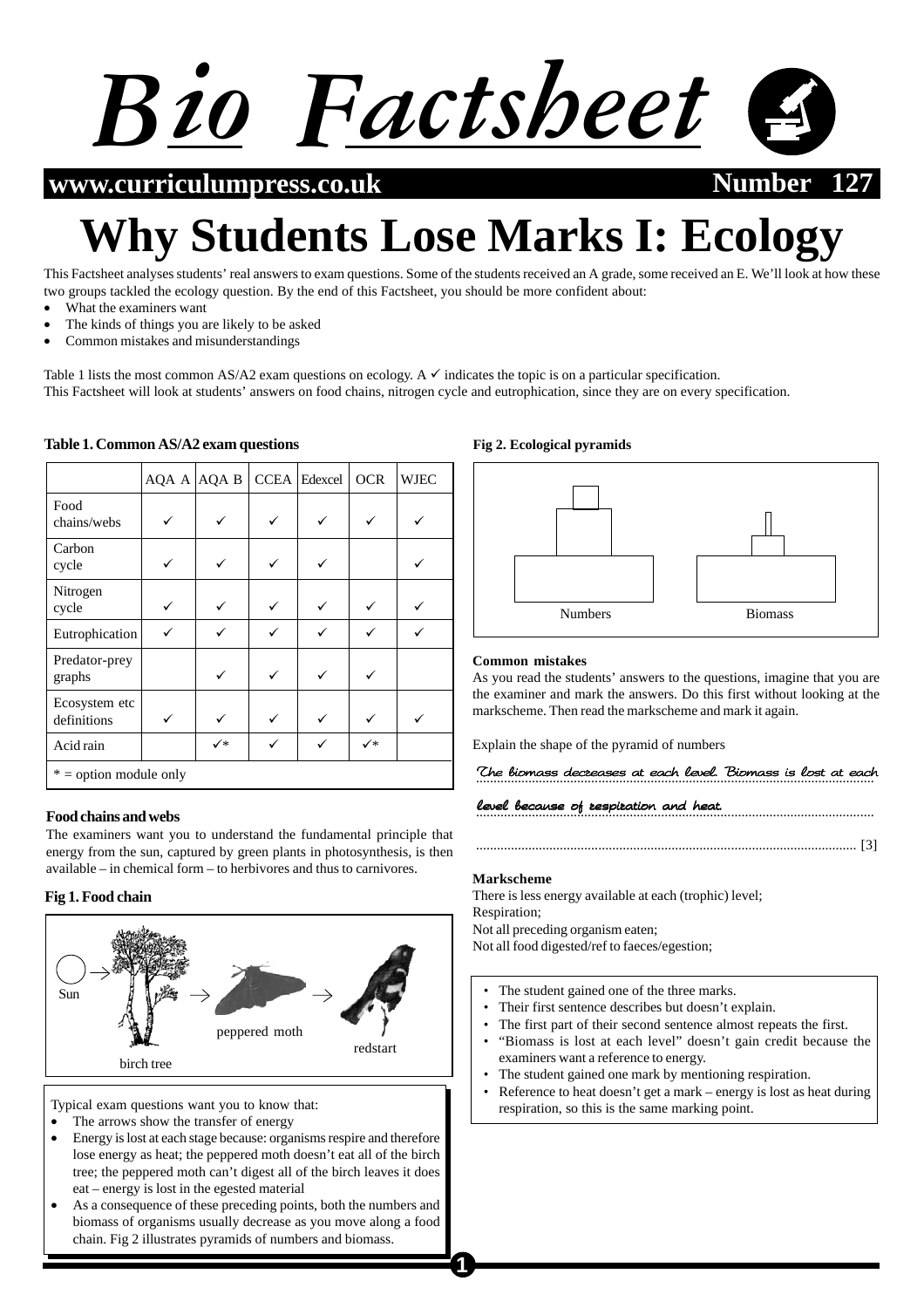# **Nitrogen cycle**

Different specifications require different levels of knowledge (Table 2)

## **Table 2. Specification content**

|                           | AQA A  AQA B   CCEA   Edexcel |  | <b>OCR</b> | <b>WJEC</b> |
|---------------------------|-------------------------------|--|------------|-------------|
| Know names<br>of bacteria |                               |  |            |             |
| understand:               |                               |  |            |             |
| fixation                  |                               |  | V          |             |
| nitrification             |                               |  |            |             |
| denitrification           |                               |  |            |             |

Typical exam questions expect you to be able to label a diagram of the nitrogen cycle and explain each of the stages. The fundamental principle is that all living organisms need nitrogen (proteins, DNA etc) but only certain species of bacteria can use the nitrogen gas in the atmosphere. Gaseous  $\text{N}_\text{2}$  makes up 78% of the atmosphere. Every day, huge amounts of  $N_2$  gas are added to the atmosphere because of denitrification (conversion of  $NO_3^-$  or  $NH_4^+$  into  $N_2$ ). To balance this, nitrogen-fixing bacteria such as *Rhizobium* take gaseous  $N_2$  and convert it to  $NH_3$ (ammonia gas). The ammonia gas then dissolves in water to form ammonium ions which can form ammonium compounds. A third process, nitrification, converts ammonium ions (NH<sub>4</sub><sup>+</sup>) into nitrite ions (NO<sub>2</sub><sup>-</sup>) and then nitrate ions  $(NO<sub>3</sub><sup>-</sup>).$ 

# **Common mistakes**

The diagram shows the nitrogen cycle.

#### **Fig 3. The Nitrogen cycle**



## **Is this an A, C or E candidate?**



**2**